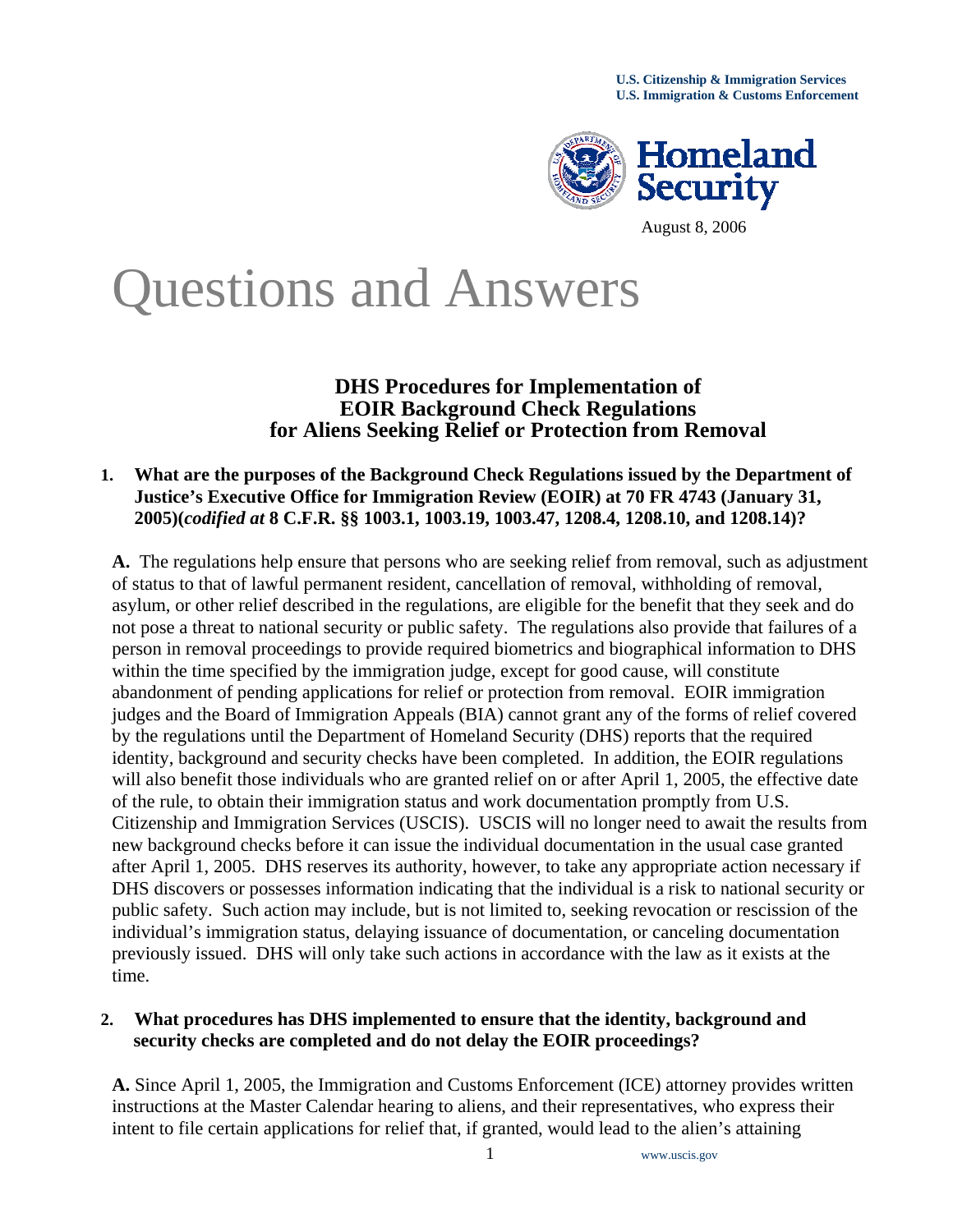

permanent residence, asylum, withholding of removal, or certain other benefits. These *"Instructions for Submitting Certain Applications in Immigration Court and for Providing Biometric and Biographic Information to U.S. Citizenship and Immigration Services"* ("pre-order instructions") may also be obtained at [http://www.uscis.gov/graphics/lawsregs/PreOrderInstr.pdf.](http://www.uscis.gov/graphics/lawsregs/PreOrderInstr.pdf) These pre-order instructions inform the individual that he or she must submit *copies* of the specified applications to either the USCIS Texas or Nebraska Service Centers, as indicated in the instructions, pay any relevant application and biometric fees, and attend an appointment at a USCIS Application Support Center (ASC) for biometrics collection. USCIS will send the individual an application receipt notice (often called a "fee notice" where fees are required) and an ASC biometrics appointment notice after receipt of the application. Once the individual provides biometrics, USCIS will send the fingerprints to the Federal Bureau of Investigation (FBI) for criminal history checks. ICE will have access to the results of those criminal history checks. USCIS also will initiate other checks in advance of the EOIR merits hearing for an applicant. ICE will ensure that the remainder of the background checks, such as checks of the Interagency Border Inspection System (IBIS), have been conducted before EOIR is ready to decide the case. By initiating these checks as soon as possible after the alien submits the copies of the applications to USCIS and provides biometrics, DHS anticipates that significant delays in the EOIR proceedings will be avoided in the vast majority of cases.

## **3. What are the principal applications that must be submitted to the USCIS service centers? Can I also submit copies of applications for Section 212(c) waivers and for other waivers of grounds of inadmissibility that I must file with EOIR?**

**A.** *Copies* (without supporting documentation), *not originals*, of the following applications must be submitted to the USCIS Texas Service Center, with the appropriate application and biometric fees:

- Form I-485 (Application to Register Permanent Residence or Adjust Status);
- Form EOIR-40 (Application for Suspension of Deportation);
- Form EOIR-42A(Application for Cancellation of Removal for Certain Permanent Residents);
- Form EOIR-42B(Application for Cancellation of Removal and Adjustment of Status for Certain Nonpermanent Residents);
- Form I-881 (Application for Suspension of Deportation or Special Rule Cancellation of Removal);
- Form I-191 (Application for Advance Permission to Return to Unrelinquished Domicile);
- Form I-601 (Application for Waiver of Grounds of Excludability);
- Form I-602 (Application by Refugee for Waiver of Grounds of Excludability).

*Copies, not originals, of the first three pages* of a Form I-589 (Application for Asylum and for Withholding of Removal) should be sent to the USCIS Nebraska Service Center.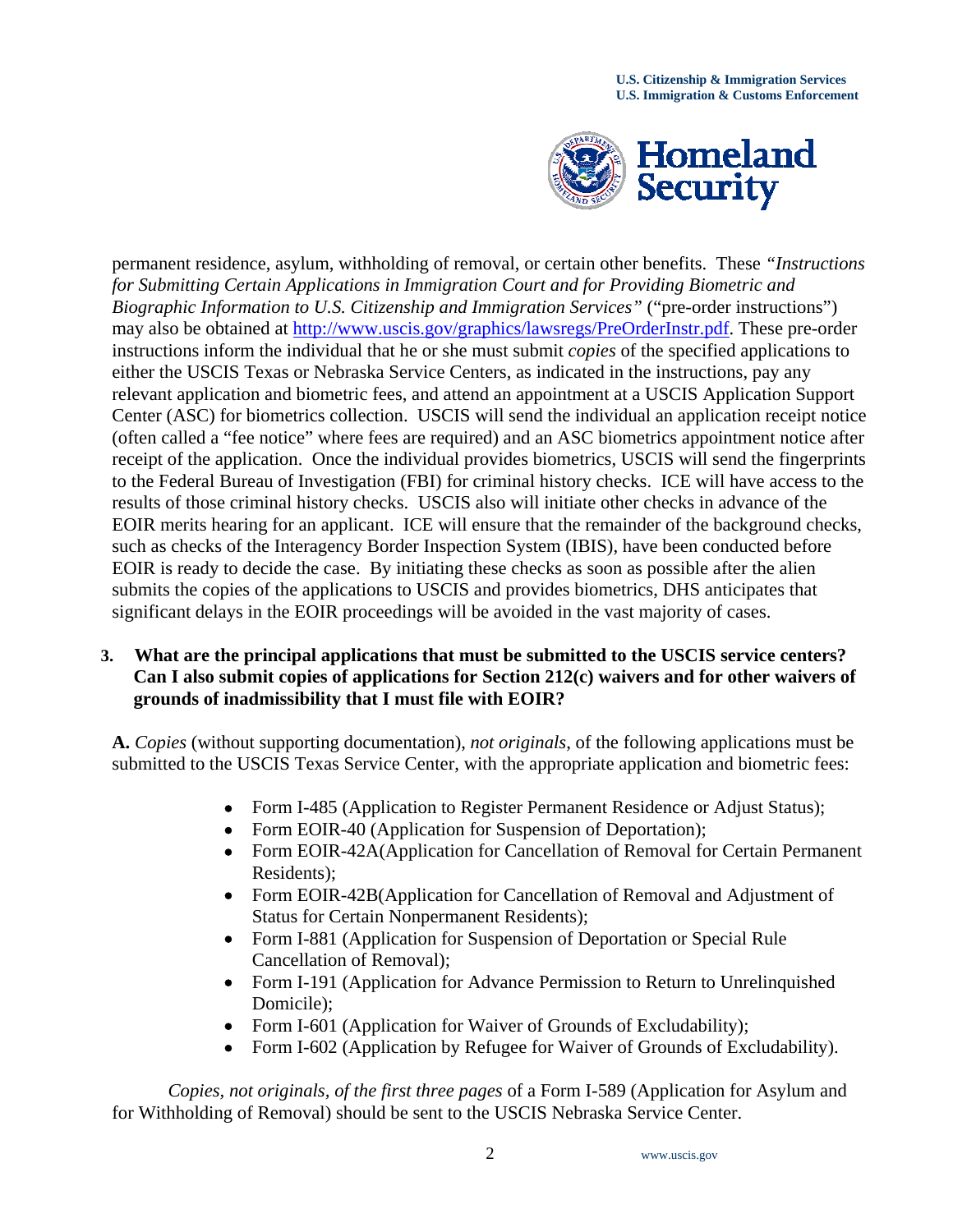

 The written pre-order instructions that ICE counsel provides to the alien at the Master Calendar hearing list all of these applications and the addresses to which the copies should be sent. The original applications, with supporting documents, and evidence of submitting the application fee (where applicable) to USCIS, must continue to be *filed* with EOIR as instructed by the immigration judge. Biometrics fees must always be submitted to USCIS. If the biometric fee is not received, the application will be rejected by USCIS and the individual will not receive an ASC appointment notice for biometrics collection. Failure to provide biometrics, without good cause, will result in the application being deemed abandoned by the immigration judge. Further information on application requirements, biometrics collection and fees is contained in the form instructions and may also be obtained at [www.uscis.gov](http://www.uscis.gov/) and [www.usdoj.gov/eoir](http://www.usdoj.gov/eoir).

# **4. Where should I submit and pay the fees for petitions such as the Form I-130 (Petition for Alien Relative), Form I-140 (Immigrant Petition for Alien Worker), and the Form I-751 (Petition to Remove the Conditions on Residence)?**

**A.** You should submit these petitions to the appropriate USCIS office, with the appropriate fees, in accordance with the instructions that accompany those forms. Only USCIS adjudicates the Form I-130 and Form I-140, not EOIR. USCIS also adjudicates the Form I-751, although the immigration judges have jurisdiction to conduct *de novo* review of a Form I-751 application. If biometrics are needed for background checks on an I-751 applicant in removal proceedings, ICE counsel will provide local instructions for collection of the alien's biometrics.

# **5. I have an application pending with the immigration court or the BIA for relief or protection. Where should I file a Form I-765 for an Employment Authorization Document (EAD) while I am in removal proceedings?**

**A.** You should continue to file the form I-765 (Application for Employment Authorization), including any applicable fees, at the address listed in the accompanying form instructions. It is also helpful to the application adjudicator for you to indicate whether you have a current case in immigration court or with the BIA**.** 

# **6. Do I need to wait to receive my USCIS application receipt notice or ASC scheduling notice before I can file for asylum or withholding of removal with EOIR?**

**A.** No. You may file your Form I-589, Application for Asylum or for Withholding of Removal, with EOIR as soon as you complete it. You should file your Form I-589, with all supporting documentation, in accordance with the immigration judge's instructions. The requirement to submit copies of the first three pages of the I-589 to the USCIS Nebraska Service Center will not affect the date that your application is considered filed with EOIR. Nothing in the EOIR background check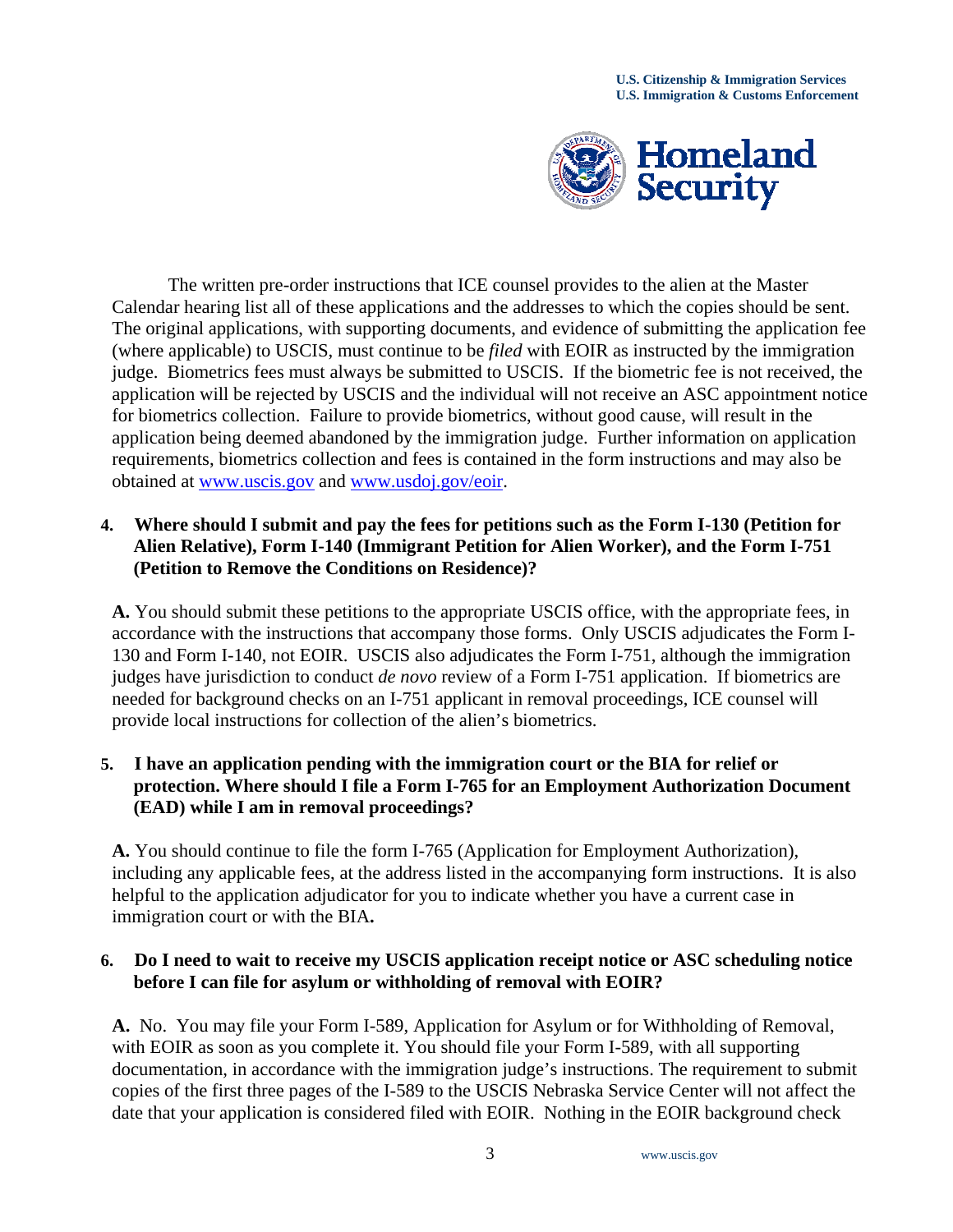

regulations changes the existing regulations governing when an asylum or withholding application will be deemed filed or when it will be considered complete. Nevertheless, if you fail to submit the application copy to USCIS so that your ASC biometrics appointment notice can be mailed to you, or you fail to follow USCIS instructions for biometrics capture, the immigration judge may find that you have abandoned your application.

 You should make copies of all application receipt notices and ASC scheduling notices and keep them with you. You may need to show them to the immigration judge. You will need to show your original ASC scheduling notice to the USCIS ASC when you attend your appointment for biometrics (*e.g.,* fingerprints and photographs). It contains an important receipt number that the ASC must use to match your biometrics with the correct application in USCIS' systems.

# **7. Do I need to wait until I receive my fee receipt notice and also my ASC scheduling notice from the USCIS Texas Service Center before I can file a fee-based, non-asylum application for relief with the EOIR immigration court?**

**A.** You must wait for the fee receipt notice and file a copy of it along with your original application with the EOIR immigration court, *unless* the application fee has been waived by the immigration judge. This receipt notice is evidence that you have paid the application and biometric fees. Unless the immigration judge has waived your application fee, the USCIS fee receipt notice must be submitted with your application before EOIR will consider your application properly filed. Remember that you *must* always pay the USCIS biometrics fee, which cannot be waived under USCIS policy. If you do not pay the biometrics fee, your application will be rejected and you will not receive an ASC notice for a biometrics appointment. Failure to provide biometrics, without good cause, will result in your application being deemed abandoned by the immigration judge. Whether or not you are required to pay the application fee, you may file your application with the immigration court before you receive the ASC notice scheduling you for biometrics. Generally, the fee receipt notice and ASC notice will be mailed to you at the same time, but not always. The fee receipt will be sent first, if not simultaneously, with the ASC biometrics appointment notice. You should keep copies of all application and fee receipts and ASC scheduling and confirmation notices that you receive in your possession. You may need to show them to the immigration judge.

# **8. How long will it be before I can expect to receive USCIS' notices indicating that my application has been received and scheduling me for an ASC appointment, if necessary?**

**A.** You should receive your application receipt and ASC scheduling notices within three weeks, if not sooner. Be sure that you have received all ASC notices applicable to your family members. USCIS tries to send notices to family members at or about the same time, but sometimes this is not always possible. If you do not receive your application receipt notice or your ASC notice(s) after three weeks have passed, please call the USCIS National Customer Service Center, 1-800-375-5283,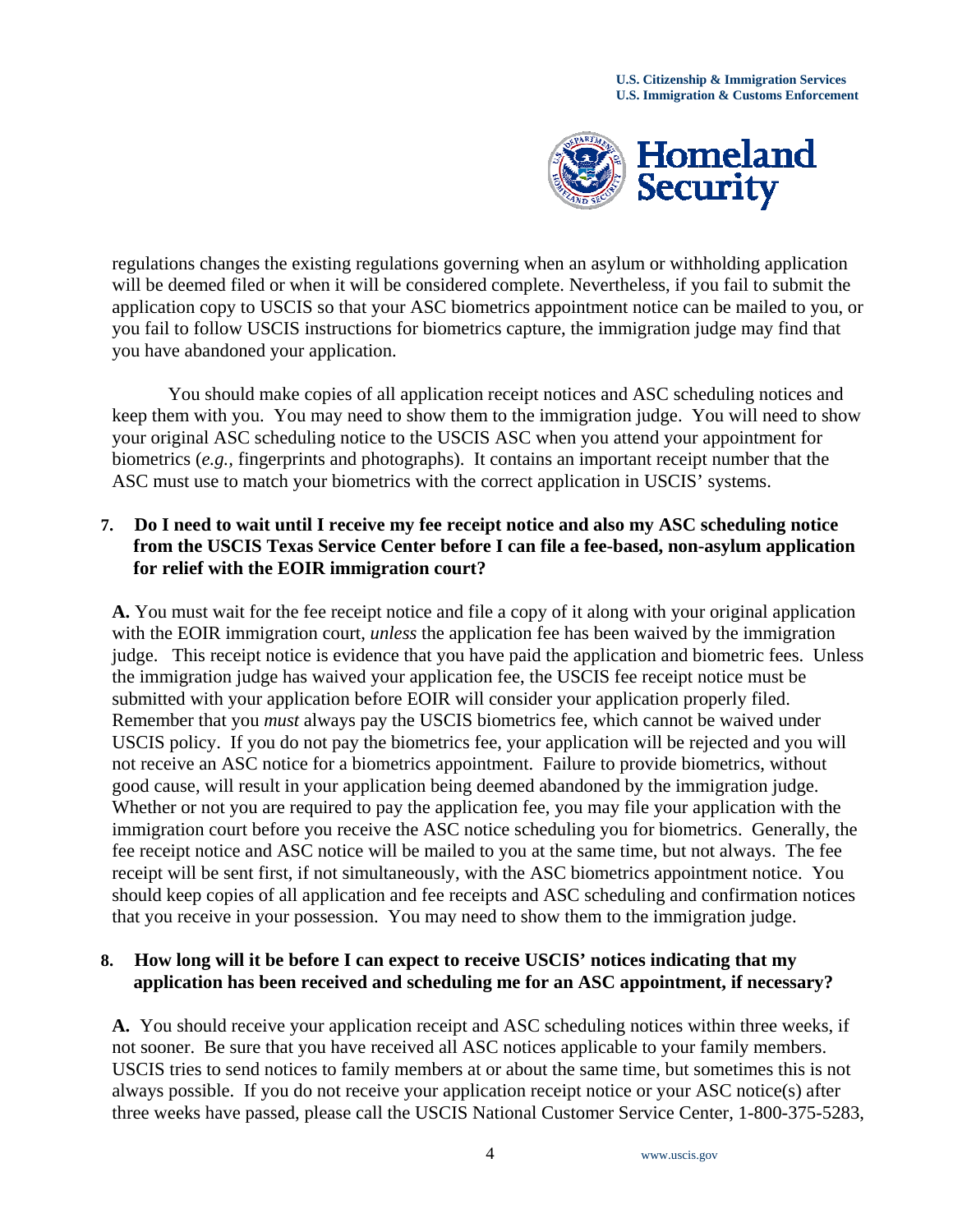

as indicated in the DHS pre-order instructions you were provided at the Master Calendar hearing. If you submitted copies of your application for asylum or withholding and your FBI fingerprint results are current (*i.e.,* provided within the past 15 months) because you filed an affirmative I-589 with USCIS that was later referred to EOIR, USCIS will not send you another ASC appointment notice. However, you will receive an application receipt notice. USCIS will send ASC notices to applicants for other forms of relief that require FBI fingerprint checks for the applicant and any derivatives. You can also help prevent delays in receiving your fee receipt and ASC scheduling notices by ensuring that USCIS always has your current address. You must submit any change of address notifications to DHS within 10 days of the change on the Form AR-11, Change of Address Form, which can be obtained at [www.uscis.gov/graphics/formsfee/forms/index.htm](http://www.uscis.gov/graphics/formsfee/forms/index.htm) or through 1-800-375-5283. You must also notify the EOIR immigration courts or the Board of Immigration Appeals of any changes in your address within 5 days of any change. The EOIR-33/IC or EOIR-33/BIA change of address forms can be obtained a [www.usdoj.gov/eoir/formslist.htm](http://www.usdoj.gov/eoir/formslist.htm) or from the Immigration Courts.

## **9. If I am filing an application for asylum or for withholding of removal (I-589) and another type of application for relief from removal, such as adjustment of status or cancellation of removal,** *at the same time,* **do I need to go to the ASC more than once? What should I do if I file different applications for relief at different times during my removal proceedings?**

**A.** Please read and follow the instructions on both sides of the pre-order instructions that you were given in immigration court. As indicated in those instructions, you will receive an ASC biometrics appointment notice for each application that you submit to the USCIS. Those ASC scheduling notices contain important, but different, USCIS application receipt numbers related to your case. The ASC must have each of those different application receipt numbers in order to connect your biometrics (fingerprints and photographs) in the systems to the applications that you are filing with the immigration court. Therefore, you should wait for all the expected ASC notices and take them with you to one of your scheduled ASC appointments. Be sure to take all of the appointment notices with you when you attend the appointment and provide them to the ASC. If you have already attended an ASC appointment in connection with one of your applications for relief, but you receive a later ASC appointment notice for a different application that you have submitted to USCIS (regardless of whether you submitted it simultaneously or at a different time in your removal proceedings), then go to the ASC appointment and present your new ASC appointment notice containing the application receipt number so that the ASC can properly associate your biometrics with the additional application type that you are filing with the court.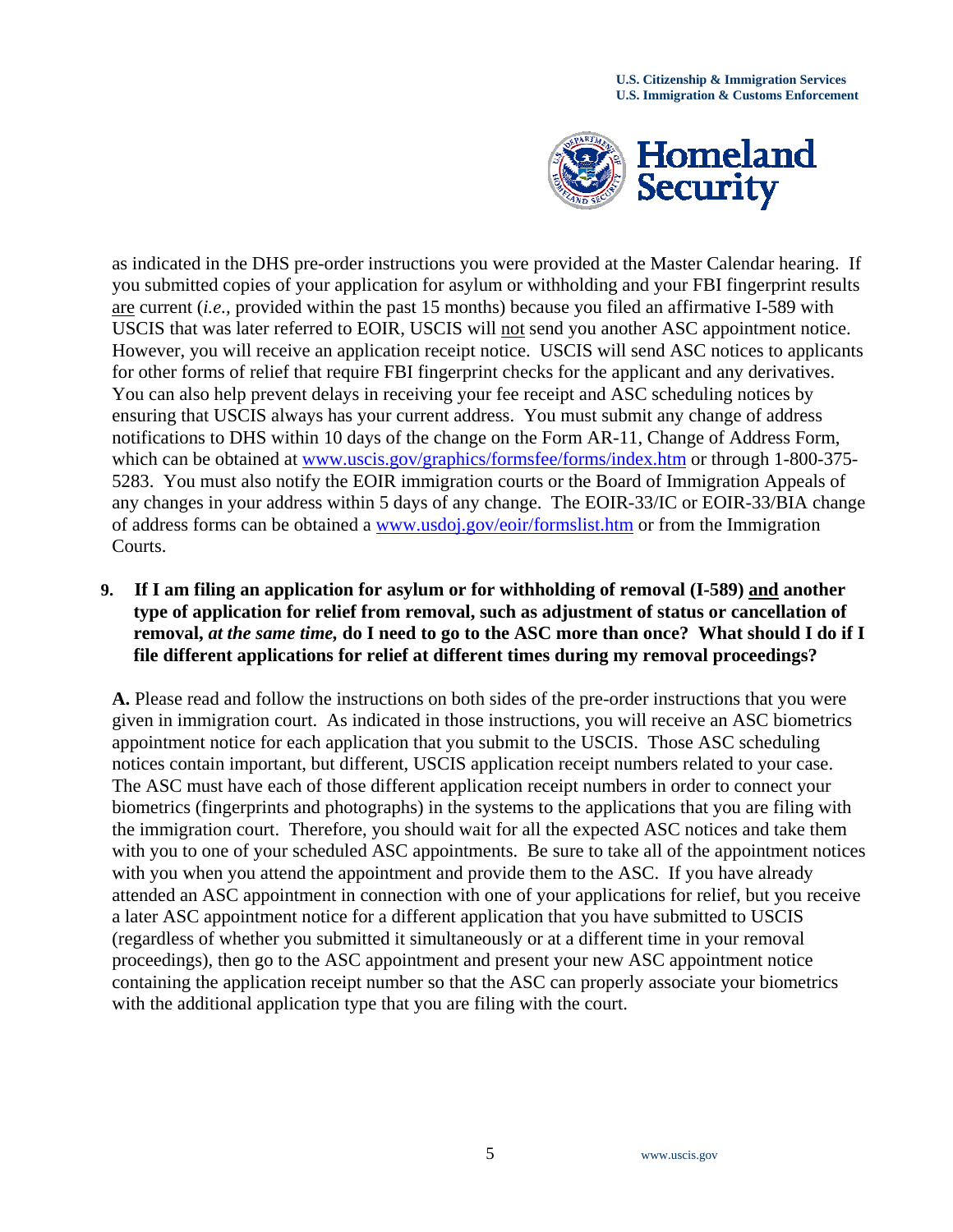

## **10. Do I have to wait until I can actually attend my ASC appointment before I can file my application for relief with the Immigration Court?**

**A.** No. You can file for asylum or for withholding of removal on Form I-589 as soon as your application is ready. Follow the immigration judge's instructions for filing this application. You can file the other fee-based applications as soon as you receive the fee receipt notice from USCIS reflecting that the fees have been paid. As noted above, if the immigration judge has waived the application fee, you can file your application with the court as soon as you complete it. Again, you must always pay the biometrics fee unless you are filing for asylum or for withholding of removal. You should retain and bring with you to your next immigration court hearing the confirmation paper that the ASC gives you after you have had your biometrics collected, in case it is needed as proof that you did provide biometrics.

## **11. Will my Immigration Court proceedings be delayed if I cannot get an ASC appointment quickly?**

**A.** In the vast majority of locations, you will be able to attend an ASC appointment within two weeks of receiving your ASC scheduling notice. If you submit the copies of your application to the USCIS service centers promptly as directed, you should have plenty of time to attend your biometrics appointment before the date that the immigration judge schedules your merits hearing. Immigration courts are also working in coordination with local ICE counsel and USCIS offices to set the hearing schedules so that they take into account any waiting times that may be occurring for ASC appointments. DHS recognizes that in a few of the busiest locations, there are sometimes longer waiting periods for ASC appointments. However, USCIS is working very hard to eliminate and prevent waits in those locations and to accommodate cases in EOIR proceedings promptly.

# **12. If the immigration judge has waived my application fee, how can I inform the USCIS Service Center when I submit the copy of my application?**

**A.** You or your representative should request the immigration judge to provide you with written notice of your application fee waiver. EOIR has recently developed a standard order for immigration judges to use in granting application fee waivers. Submit that order with the copy of your application when you mail it to the USCIS Texas Service Center with the application that requires a fee (not required for an I-589 asylum or withholding application). Although the judge may waive the application fees in certain circumstances, the judge cannot waive the \$70 DHS biometric fee. Current DHS policy does not permit waiving the biometric fee.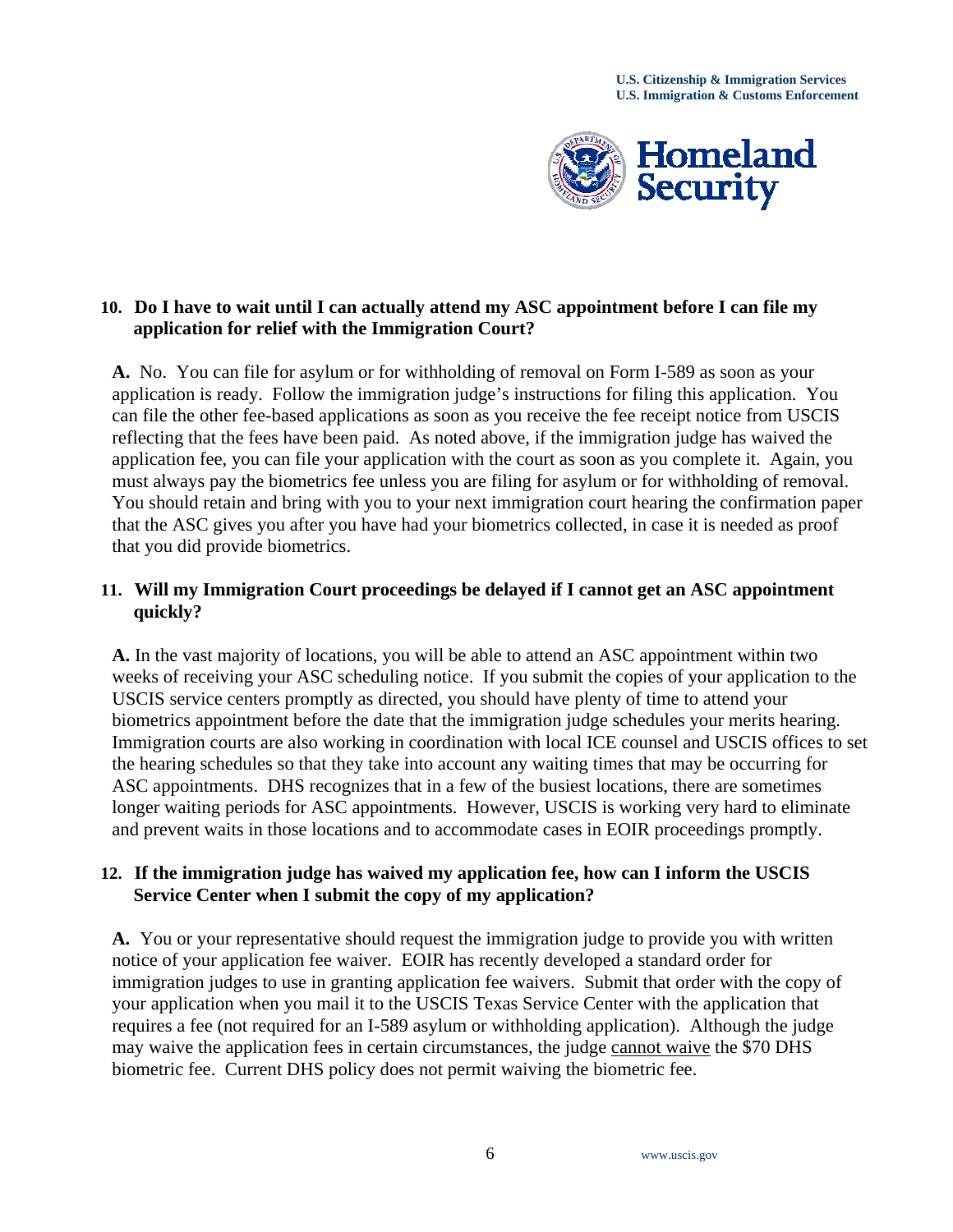

# **13. Where should I pay the fees for Motions to Reopen Immigration Court proceedings or BIA appeals?**

**A.** There is no change, at present, in the payment locations for procedural immigration court motions or appeals to the BIA. For now, fees for Motions to Reopen may continue to be paid at the USCIS districts. Appeals to the BIA should be filed with the BIA in accordance with accompanying EOIR Form-26 instructions. You may obtain additional information about filing appeals or motions with the BIA in the BIA Practice Manual at [www.usdoj.gov/eoir](http://www.usdoj.gov/eoir). *Do not submit* any motions or appeals related to removal proceedings to the USCIS Service Centers. If you do, they will be returned to you, which may cause you to miss important court or BIA deadlines.

# **14. I filed an application for relief from removal** *before* **April 1, 2005, but EOIR has not decided my case yet. Do I need to submit a copy of my application to USCIS?**

**A.** No. If you filed an application with the EOIR immigration court before April 1, 2005 and it remains pending, please *do not submit* a copy to the USCIS Texas or Nebraska service centers under these new defensive application procedures. If your fingerprints are required for FBI criminal history checks or if the FBI results are older than 15 months, the ICE attorney will provide you with local instructions for attending an ASC appointment for that purpose. Some people who have pending, pre-April 1, 2005 applications for relief in the "pipeline" will not need to have their prints retaken because their FBI fingerprint checks are current. ICE will ensure that any other required background checks on the pending pre-April 1, 2005 cases are properly completed before EOIR grants relief.

# **15. I paid the DHS biometric fee and went to my ASC appointment, as instructed, but the ASC would not take my fingerprints because they said that I had previously provided fingerprints that were still current. What should I do?**

**A.** USCIS became aware of this problem occurring in limited locations, and has instructed the ASCs to ensure that fingerprints are taken for aliens in EOIR proceedings given ASC scheduling notices. In some cases, an individual may have filed a different kind of application directly with USCIS before he or she was placed in removal proceedings, such as a naturalization application, and had biometrics taken at an ASC. If the ASC declines to retake your fingerprints because you have a current set on file, the ASC will give you a confirmation notice that your biometrics have been collected so that you will have proof to provide to the immigration judge.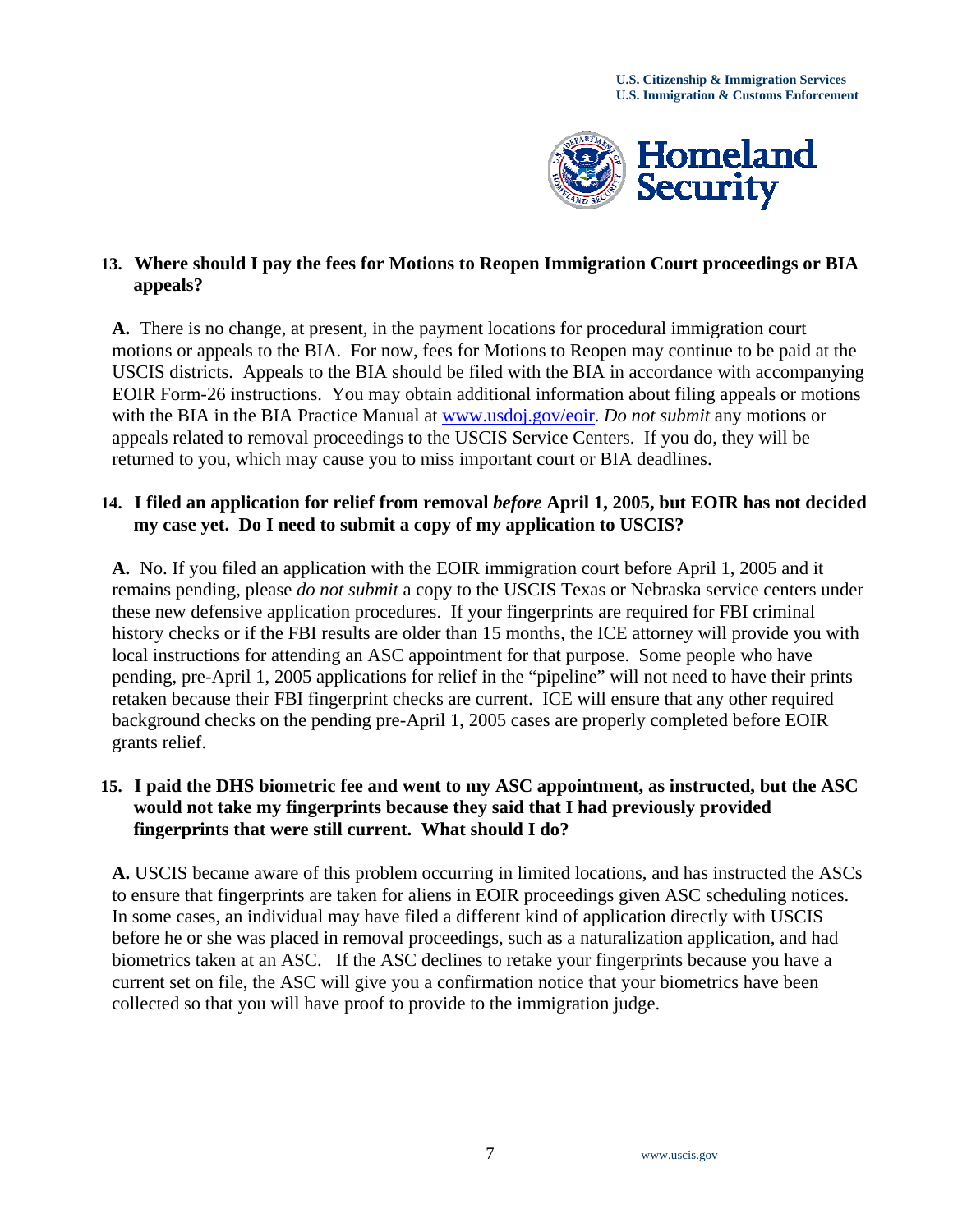

# **16. The USCIS service center rejected my defensive application for relief from removal, or protection, because I had not signed it, but the instructions on the form state that I must wait to sign it in the presence of the immigration judge. What should I do?**

**A.** USCIS has instructed its Texas and Nebraska service centers not to reject the unsigned application copies that it receives under this new process for cases that an immigration judge will be deciding. Please resubmit your application copy to the service center, as instructed, and sign the application in the presence of the immigration judge, as he or she directs. Such rejections should not occur in the future now that USCIS has provided clarification guidance to its service centers.

# **17. Must detained aliens submit copies of their fee-based applications, with any required fees, to the USCIS Texas Service Center?**

**A.** Yes. Local USCIS offices no longer accept the fees for applications for relief from removal or issue the fee receipts. If your application fee has been waived, then submit a copy of the judge's order waiving the fee along with the copy of your application to the Texas Service Center, as instructed. *Please remember* that if you are filing a fee-based application and your application fee has not been waived, then you are still required to *file* your fee receipt along *with the original*  application with the immigration court.

# **18. Must detained aliens submit copies of the first three pages of their asylum or withholding of removal applications to the USCIS Nebraska Service Center?**

**A.** Yes. Submitting the first three pages of the I-589 asylum or withholding application to the USCIS Nebraska Service Center assists DHS in initiating certain background checks. This process also helps ensure that USCIS has a record of your I-589 if the immigration judge or the BIA grants your asylum request and you later need to obtain status or work documentation from USCIS.

# **19. Since detained aliens cannot go to ASC appointments, how will they be able to provide their biometrics?**

**A.** ICE will collect the fingerprints of detained aliens and submit the fingerprints to the FBI for criminal history checks. If a detained alien should receive an ASC scheduling notice from USCIS after mailing the copy of his application for relief, he is not required to attend the ASC appointment if he remains in detention. These notices are computer generated at the service centers, and USCIS does not always know that the alien is in a detention facility. In some cases, the alien may have been detained, but then released before the ASC notice is mailed. If a previously detained alien receives an ASC notice *after* release from detention, then the alien must attend the ASC appointment to ensure that biometrics are collected and FBI fingerprint checks can be conducted before the immigration judge decides the application for relief. Aliens always have the responsibility to ensure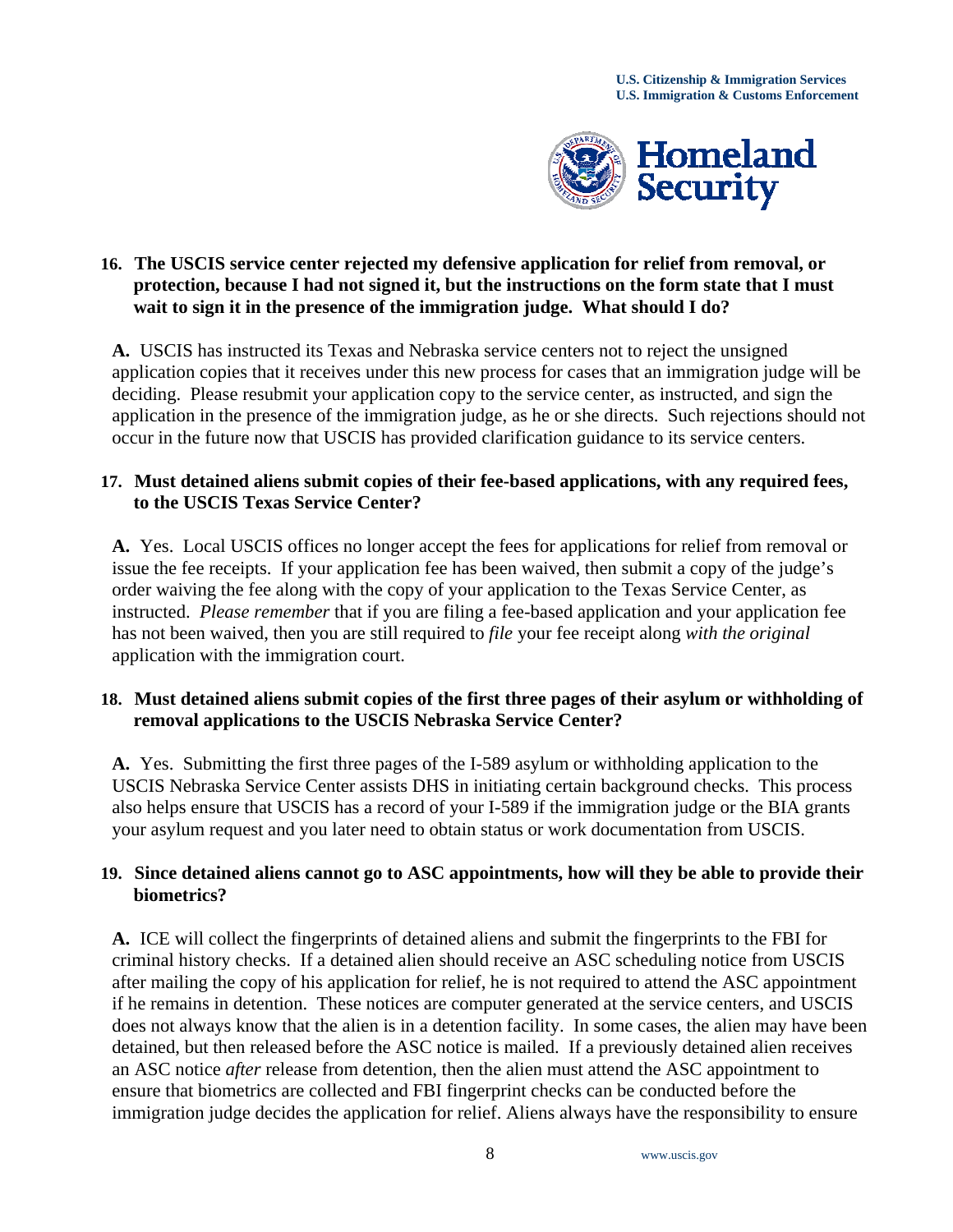

that DHS and EOIR have their current addresses by filing the DHS AR-11 form and EOIR-33/IC or EOIR-33/BIA each time they change addresses, including upon release from detention. As noted in prior answers above, the AR-11 may be obtained on the USICS website at [www.uscis.gov](http://www.uscis.gov/) or by calling 1-800-375-5283. The EOIR-33/IC or EOIR-33/BIA may be obtained on the EOIR website at [www.usdoj.gov/eoir.gov.](http://www.usdoj.gov/eoir.gov)

### **20. Must unaccompanied minors who have been placed by ICE and the Office of Refugee Resettlement (ORR) in facilities and homes submit copies of their applications to the USCIS Service Centers, and how will their biometrics be collected if they are age 14 or over?**

**A**. Yes, unaccompanied minors must follow the DHS pre-order instructions and submit to the USCIS service centers the *copies* of the applications that they intend to file with the EOIR immigration court during their removal proceedings. This is necessary to ensure that application receipts and if applicable, any fee receipts, can be mailed to the person; that the service centers can initiate certain background checks; that the service centers can mail ASC biometric scheduling notices to minors age 14 and over; and that the minor's defensive application is recorded in USCIS' systems if the immigration judge grants the application and the individual later needs documentation from USCIS. The application copy should clearly indicate that the unaccompanied minor is in an ORR-sponsored facility and that, the alien or his authorized guardian, clearly consents to a copy of the ASC scheduling notice being sent to ORR or the ORR-sponsored facility staff with custody of the unaccompanied minor. If ORR has placed an unaccompanied minor in a home or facility, then ORR will work with those places to assist the minor to attend his or her ASC biometric collection appointments.

### **21. What are the specific identity, background and security checks that DHS requires for aliens seeking relief from removal? How long does it take for the government to complete the checks?**

**A.** At present, DHS routinely requires satisfactory completion of an FBI fingerprint check of relevant criminal history records and a check of the DHS-maintained Interagency Border Inspection System (IBIS), which contains certain "watch lists" and other records from over 20 federal law enforcement and intelligence agencies. Results from these checks are usually available to DHS within minutes for the IBIS check and approximately 48 hours for the FBI fingerprint check. In addition, DHS has the discretion to require full completion of an FBI name check on aliens seeking relief from removal, depending on the needs of the specific case. USCIS initiates an FBI name check on all aliens who submit their defensive application copies to the USCIS service centers. Results from the FBI name check are usually available to DHS for the majority of cases within approximately 2 weeks, but may take longer. If a particular background or security check returns potentially derogatory information, it may take additional time for DHS to obtain full information from the record-owning agency and to conduct any further necessary investigation of that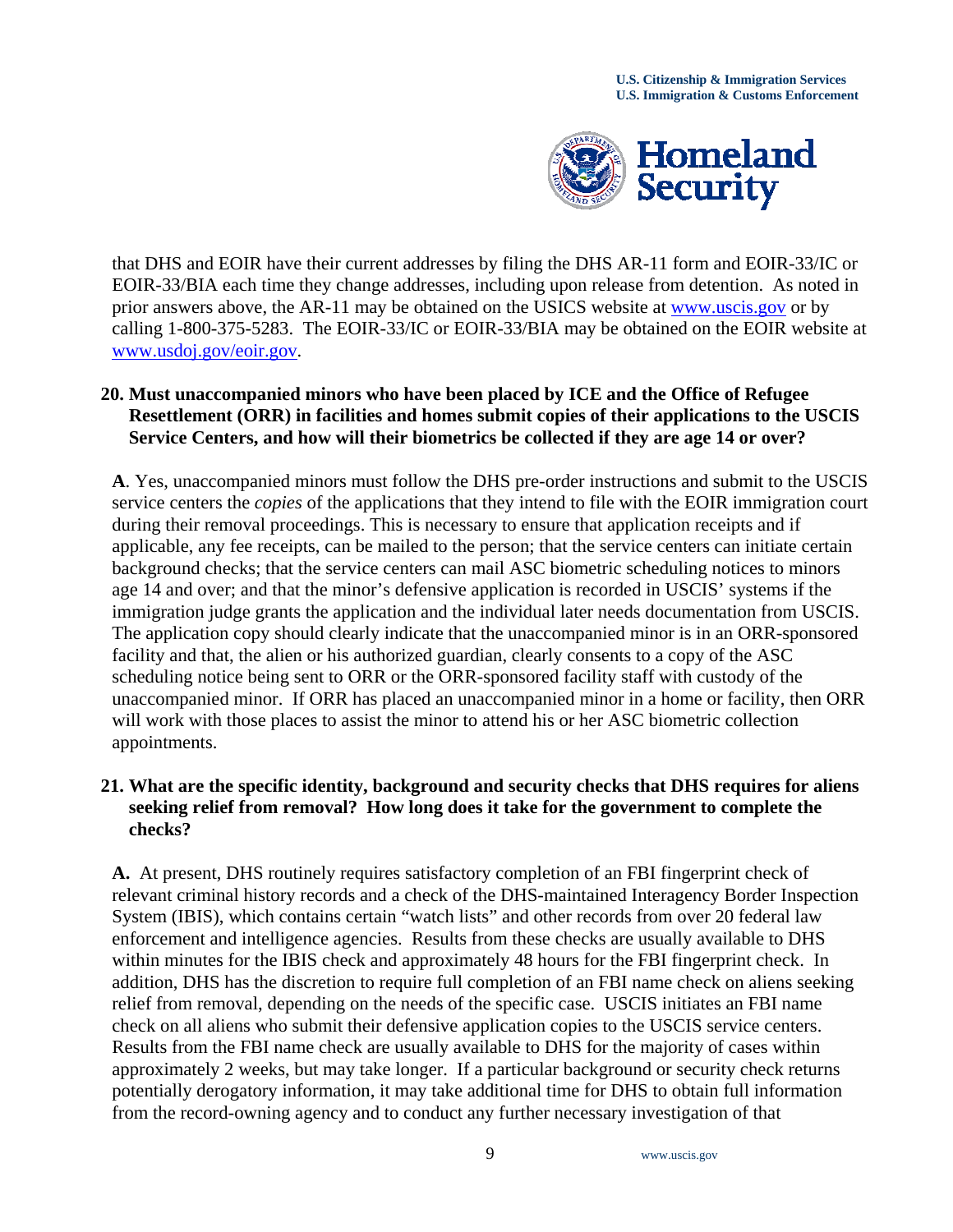

information. Checks of other DHS, DOJ, Department of State immigration systems, or other relevant law enforcement or intelligence systems, may also be conducted, depending on the needs of the specific case and application type. All checks are conducted in accordance with the laws governing such systems.

**22. The immigration judge terminated my removal case so that USCIS could adjudicate the original adjustment of status application (I-485) that I had filed with the immigration court. I have followed all the pre-order instructions that I was given in immigration court and submitted the copy of my application to the Texas Service Center, but now USCIS is telling me that they do not have my original application to adjudicate. What should I do?** 

**A.** Under a new policy implemented in October 2005, EOIR immigration judges can terminate certain removal cases where the alien has an adjustment application pending with the court by granting an ICE motion to dismiss or a joint motion filed by ICE and the alien. If the immigration judge grants such a motion and terminates your removal proceedings, ICE counsel will forward the your "A" file to the appropriate local USCIS district for adjudication of the adjustment application. The complete I-485, including all supporting documentation, must be in the "A" file when USCIS receives it or USCIS will be unable to adjudicate the request for adjustment. The alien always has the ultimate burden of satisfying all USCIS filing and eligibility requirements. Therefore, you should be certain that you or your representative have served a complete copy of your I-485, with supporting documents, on the ICE counsel so that it can be maintained in your "A" file. You may be requested by the USCIS officer who adjudicates the application later to re-sign the complete copy in the presence of the USCIS officer. Be sure to keep copies of your application fee receipt, your ASC biometric scheduling notice, and, if you have attended your ASC appointment, the ASC confirmation notice that your biometrics were collected. You may need to show these items to the USCIS officer.

 *Please remember that when you submitted the copy of the basic I-485 application (without supporting documentation) and your fees to the USCIS Texas Service Center under the pre-order instructions that you were given in immigration court, you were not filing the application with USCIS for adjudication at that time. Instead, you were only taking the necessary preliminary steps to pay the fees and get a fee receipt before you actually filed the original I-485 with the immigration court. Now that your removal proceedings have been terminated, you must ensure that your I-485 is properly pending for adjudication with USCIS if you still wish to seek adjustment of status. If your BIA appeal was terminated so that you could pursue adjustment before USCIS but you had not previously filed an adjustment application with the Immigration Court, you must file your original adjustment application with USCIS as discussed in the Q & A below.*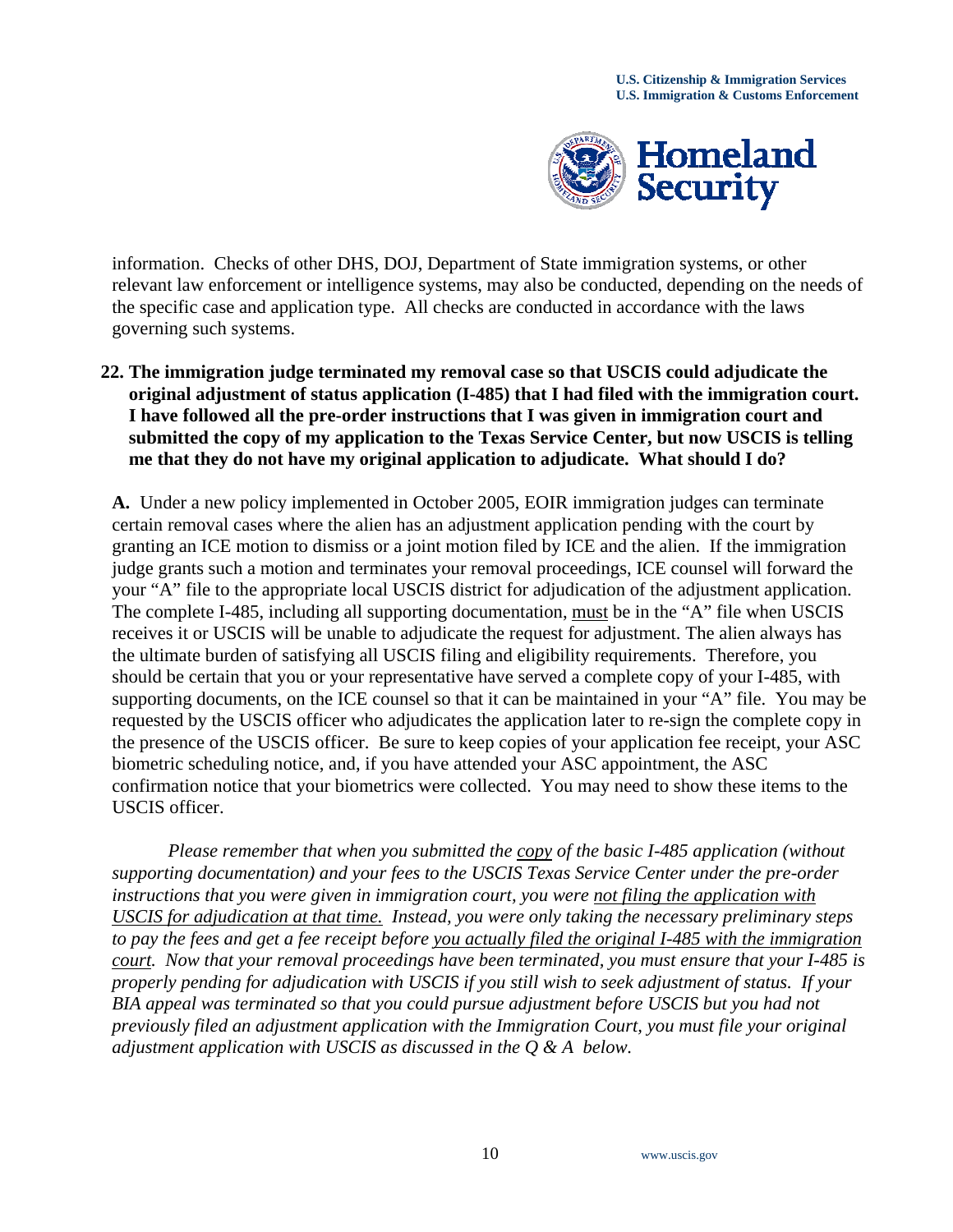

## **23. If I have not yet submitted the copy of my I-485 adjustment application to the USCIS Texas Service Center, as directed in the pre-order instructions that I received in immigration court, but the immigration judge or BIA terminates my removal case so that USCIS can adjudicate my I-485, what should I do?**

**A.** Since you are no longer in removal proceedings, you should file your original I-485 application, with all supporting documentation and fees, with the appropriate USCIS service center as directed in the instructions that accompany the I-485 form. You do not need to follow the pre-order instructions, which only apply if your removal proceedings have not terminated. USCIS will adjudicate your I-485 under normal affirmative adjudication procedures. You will receive a fee receipt and ASC biometric scheduling notice shortly after you file your application with the service center.

**24. When I filed my I-485 with USCIS, I followed the instructions on the I-485. I did not follow the pre-filing instructions to submit a copy of the defensive application to the Texas Service Center before filing the original with the immigration court. Instead, I filed my original, signed I-485 and all supporting documentation and fees, with the USCIS service center for my residence in accordance with the form instructions. The immigration judge has since terminated my removal case so that USCIS can complete the adjudication of my application, do I need to do anything else to ensure that the original I-485 is in my A file?** 

**A.** No. You only need to follow any additional instructions that you may receive from USCIS to provide information, attend ASC biometric appointments, and to attend your interview, or take other actions that USCIS may request. Your original application will be in your A file.

# **25. How do I obtain my status and work authorization documentation if the Immigration judge or the BIA grants my application?**

 **A.** If an immigration judge grants you relief from removal that provides you status as a lawful permanent resident (LPR) or asylee who is eligible for documentation, the ICE attorney will provide you with a copy of the *Post-Order Instructions for Individuals Granted Relief or Protection from Removal by Immigration Court.* These instructions may also be obtained at <http://www.uscis.gov/graphics/lawsregs/PostOrderInstr.pdf>. A BIA decision granting relief or protection will contain similar instructions for obtaining documents from USCIS. The instructions will tell you how to make an appointment with your local USCIS office to be processed for your documents and the items that you must bring to the appointment. Your EOIR order granting you immigration status must be final. Please follow these instructions carefully so that your request for documentation can be processed promptly. If the BIA issued you a final decision granting you status as a permanent resident or an asylee, you must follow these same Post Order Instructions to obtain your documentation. Information on these documentation procedures will be in your BIA decision.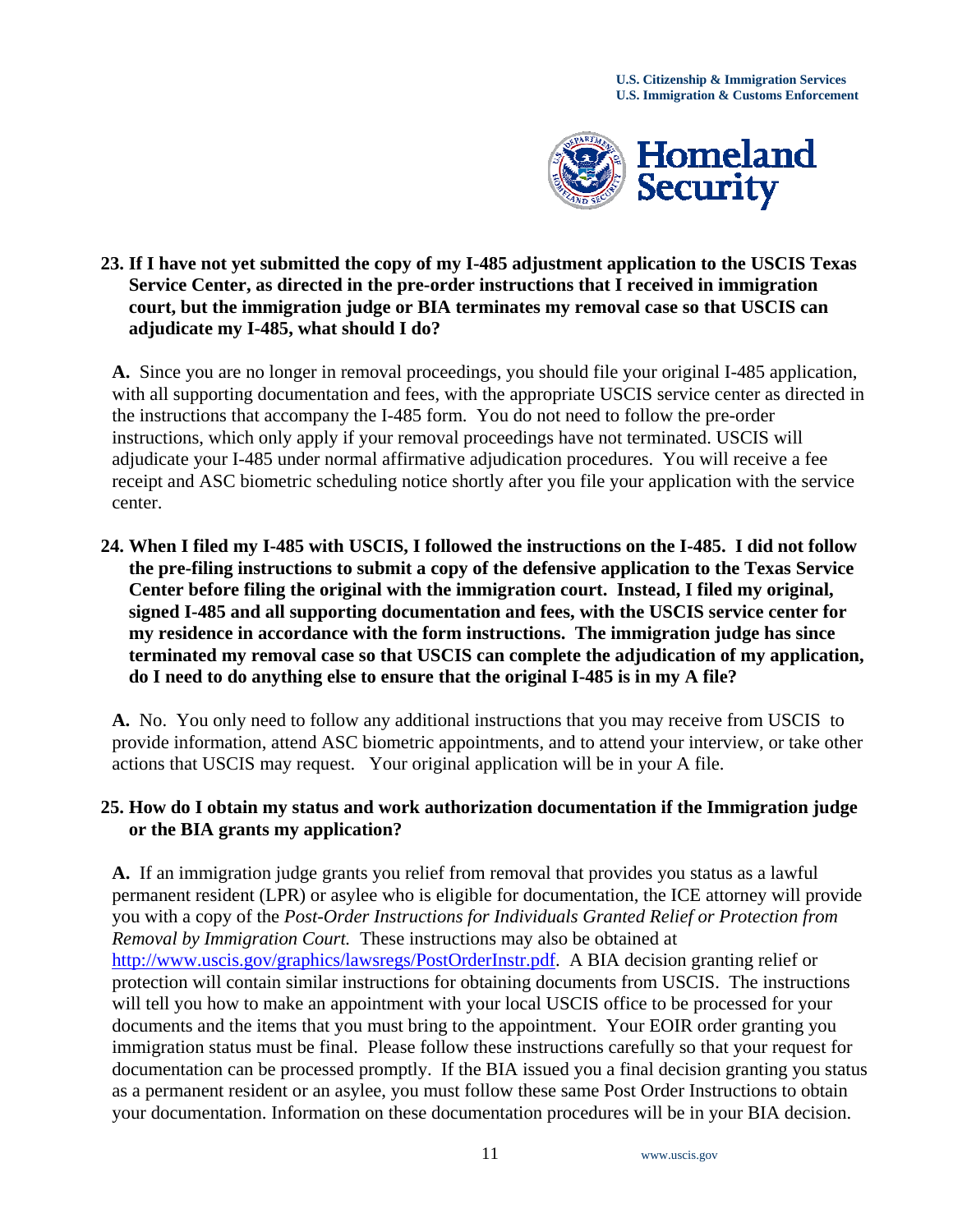

If you have been granted other forms of relief or protection, such as withholding of removal, you *may* be eligible for work authorization. You may submit a Form I-765, Application for Employment Authorization following the form instructions. The form can be obtained at [www.uscis.gov/graphics/formsfee/forms/index.htm](http://www.uscis.gov/graphics/formsfee/forms/index.htm) or by calling (800) 375-5283.

# **26. Why do I have to make an appointment with my local USCIS office to obtain my documentation if I have been granted permanent residence or asylum?**

 **A.** By making an appointment, you ensure that USCIS knows that you want your documentation and can promptly process you for your permanent resident or EAD cards, or for other appropriate status documentation (*e.g.,* asylum status). In the past, some individuals did not receive their documentation quickly, in part, because they did not inform USCIS of their need for documents, and USCIS did not have sufficient notice of their EOIR grants. In addition, USCIS will be able to update your biographical information, your address, and collect biometrics for your card, if needed, in connection with the appointment. USCIS will also be able to order your card immediately, in most cases, and you should receive it within 7 to 15 days. (EADs for asylees will be issued in accordance with the mandate in section 309 of the *Enhanced Border Security Act of 2002*, 8 U.S.C. § 1738 for immediate issuance of biometrically secure EADs.)

#### **27. I am an EOIR-granted lawful permanent resident. Will I still be able to get temporary documentation of my status until my permanent card arrives?**

**A.** USCIS normally will no longer provide a temporary ADIT stamp showing LPR status unless you have an emergency need for such a stamp because secure biometric Permanent Resident Cards (I-551 cards or "green cards") can now be delivered within 7 to 15 days after the person has completed all necessary card processing steps, including attending any ASC appointments for biometrics. Recent improvements in card production times make delivery of the card much quicker, eliminating the need for routine issuances of the temporary ADIT stamp.

You may also be eligible to receive temporary documentation of LPR status under the terms of the federal district court order in *Santillan, et al. v. Ashcroft, et al.,* No. C 04-02686 MHP (N.D. Ca. 2002) if you have not received your Permanent Resident Card and certain circumstances apply. To receive temporary documentation under the *Santillan* order, you must be (a) a class member with a final EOIR order granting you permanent resident status issued on or after April 1, 2005 and you still have not received your permanent card after 30 days from the date of your USCIS appointment for documentation, or (b) a class member with a final EOIR order issued before April 1, 2005 and you have not received your permanent card after 60 days since your USCIS appointment. You must also have followed all USCIS instructions to provide information and biometrics. There may be other criteria in the *Santillan* order that also apply in your specific case. You can see procedures for